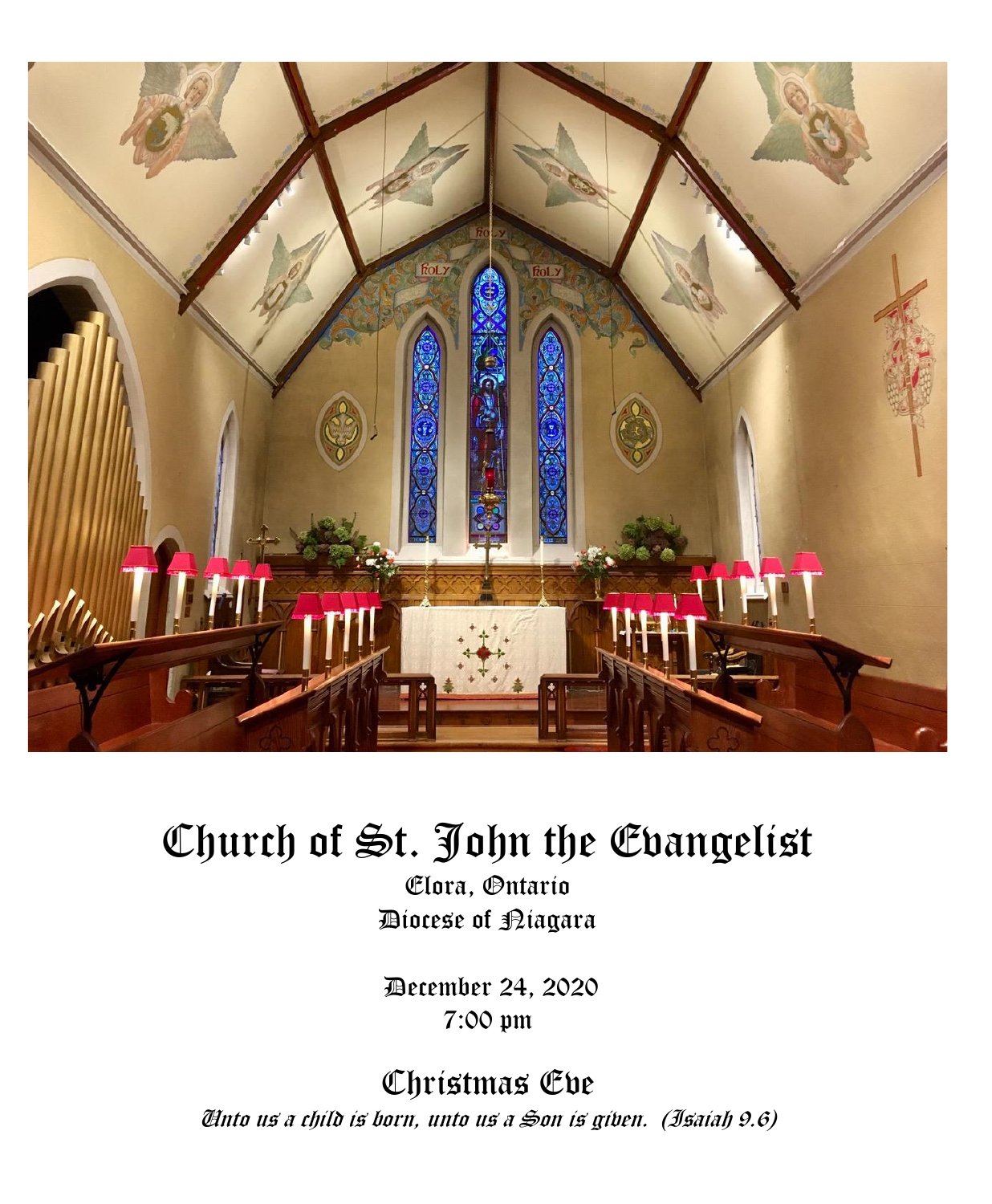## **Christmas Eve December 24, 2020**

#### **7:00pm Holy Communion with Quartet (BCP)**

**Mass Setting Messe de Minuit** Charpentier Charpentier Charpentier Charpentier Charpentier Charpentier Charpentier

#### **Welcome**

**Bells**

#### **THE COLLECT FOR PURITY**

*Kneel as you are able.*

*Celebrant:* ALMIGHTY God, unto whom all hearts be open, all desires known, and from whom no secrets are hid: Cleanse the thoughts of our hearts by the inspiration of thy Holy Spirit, that we may perfectly love thee, and worthily magnify thy holy Name; through Christ our Lord. Amen.

#### **SUMMARY OF THE LAW**

*Celebrant:* OUR Lord Jesus Christ said: Hear O Israel, The Lord our God is one Lord; and thou shalt love the Lord thy God with all thy heart, and with all thy soul, and with all thy mind, and with all thy strength. This is the first and great commandment. And the second is like unto it:

> Thou shalt love thy neighbour as thyself. On these two commandments hang all the Law and the Prophets.

- *People:* **Lord, have mercy upon us, and write both these thy laws in our hearts, we beseech thee.**
- **Kyrie** Quartet

Lord, have mercy upon us.

#### **COLLECT**

- *Celebrant* Eternal God, this holy night is radiant with the brilliance of your one true light. As we have known the revelation of that light on earth, bring us to see the splendour of your heavenly glory; through Jesus Christ our Lord, who is alive and reigns with you and the Holy Spirit, one God, now and for ever. Amen.
- *People:* **Amen.**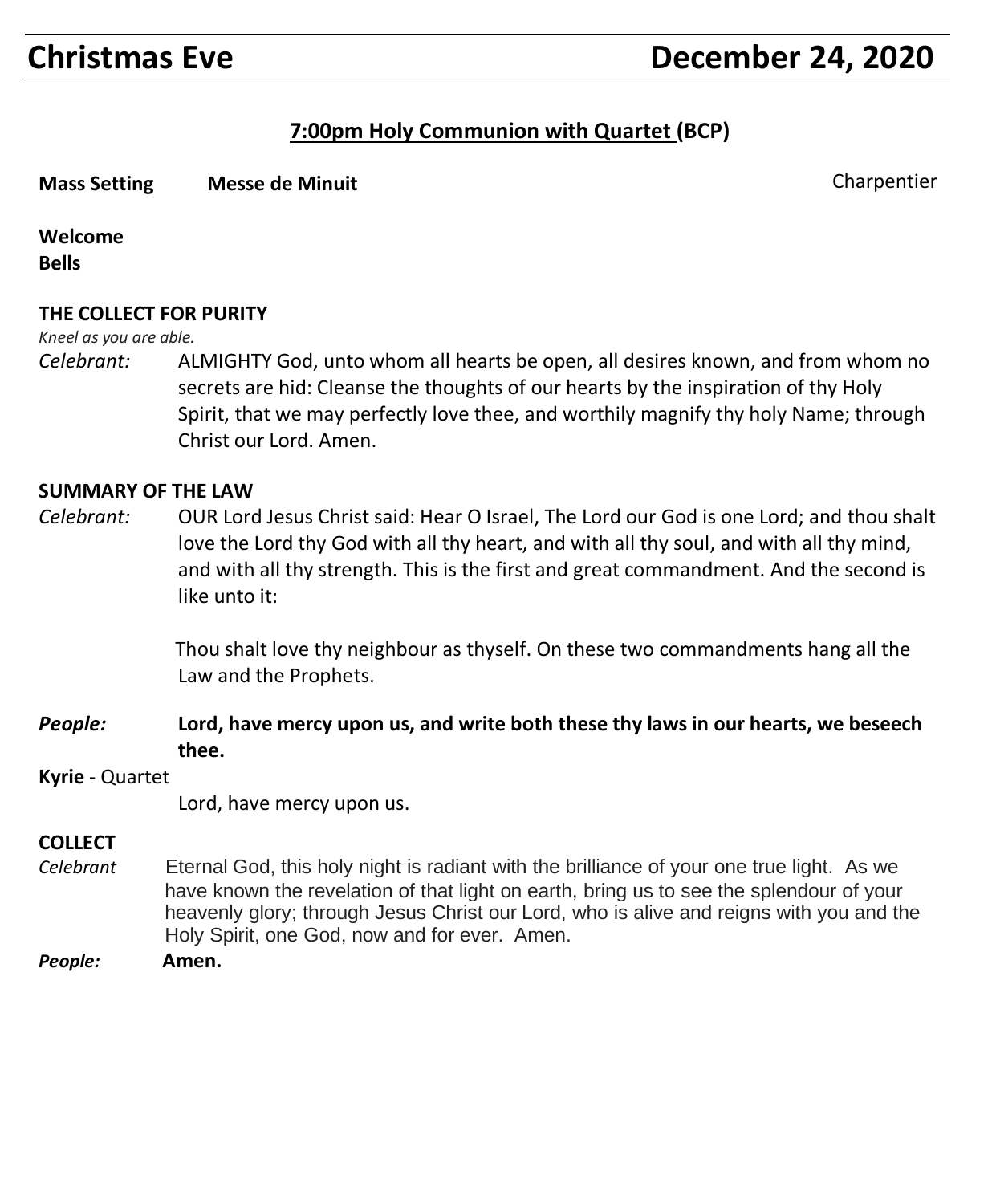#### **FIRST READING Isaiah 62.6-12**

Upon your walls, O Jerusalem, I have posted sentinels; all day and all night they shall never be silent. You who remind the Lord, take no rest, and give him no rest until he establishes Jerusalem and makes it renowned throughout the earth. The Lord has sworn by his right hand and by his mighty arm: I will not again give your grain to be food for your enemies, and foreigners shall not drink the wine for which you have laboured; but those who garner it shall eat it and praise the Lord, and those who gather it shall drink it in my holy courts. Go through, go through the gates, prepare the way for the people; build up, build up the highway, clear it of stones, lift up an ensign over the peoples. The LORD has proclaimed to the end of the earth: Say to daughter Zion, "See, your salvation comes; his reward is with him, and his recompense before him." They shall be called, "The Holy People, The Redeemed of the Lord"; and you shall be called, "Sought Out, A City Not Forsaken."

#### **Psalm 98**

*(said responsively by verse)* O Sing unto the Lord a new song; **for he hath done marvellous things.**

With his own righ hand, and with his holy arm, **hath he gotten himself the victory.**

The Lord hath declared his salvation: **his righteousness hath he openly shown in the sign of the nations.**

He hath remembered his mercy and his faithfulness toward the house of Israel; **and all the end of the world have seen the salvation of our God.**

Show yourselves joyful unto the Lord, all ye lands: **sing, rejoice, and give thanks.**

Praise the Lord upon the harp: **sing to the harp with a psalm of thanksgiving.**

With trumpets also and the sound of the horn, **O show yourselves joyful before the Lord, the King.**

Let the sea make a noise, and all that is therein; **the round world, and they that dwell therein.**

Let the floods clap their hands, and let the hills be joyful together before the Lord; **for he is come to judge the earth.**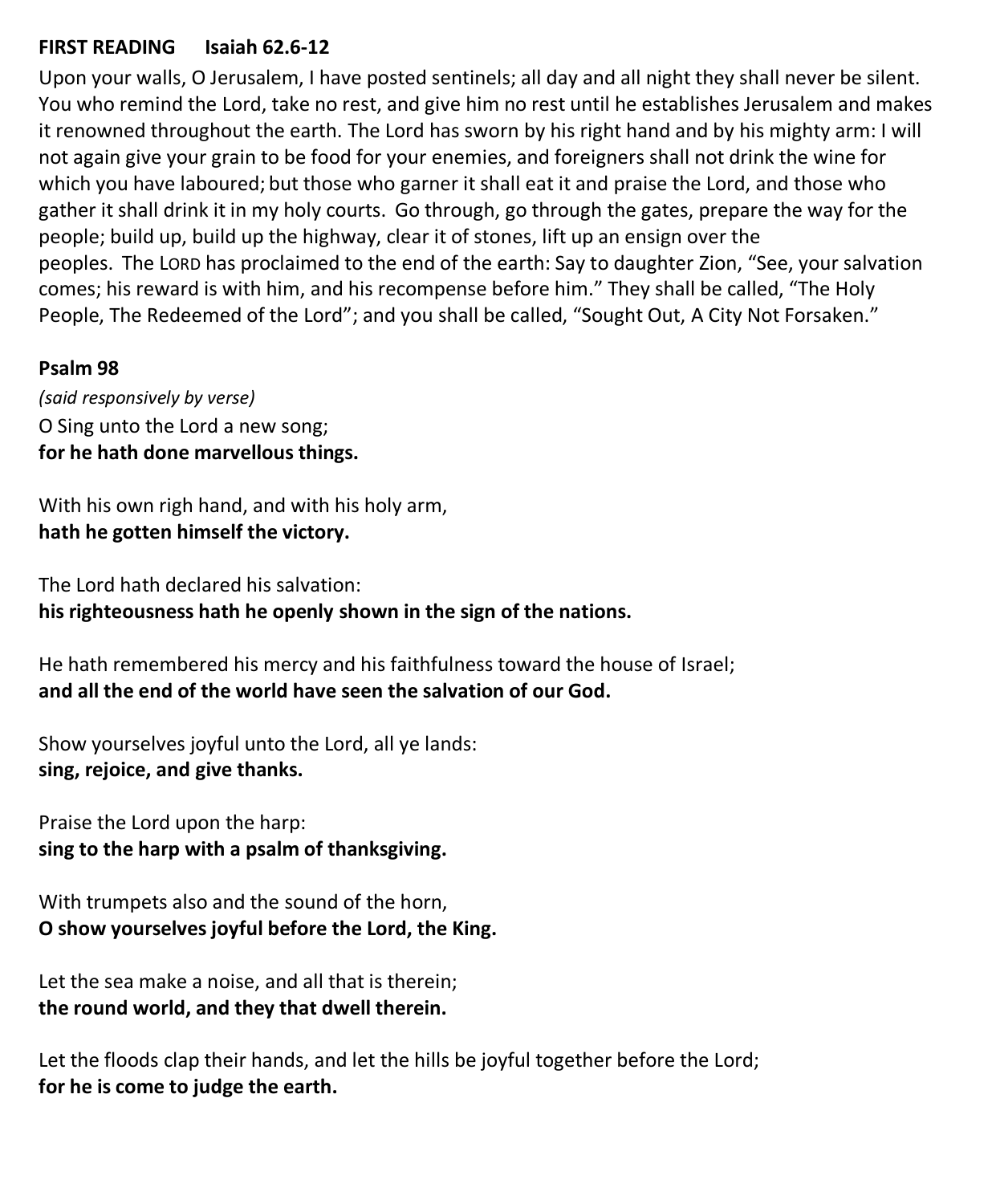With righteousness shall he judge the world, **and the peoples with equity.**

Glory be to the Father, and to the Son, and to the Holy Ghost.

 **as it was at the beginning, is now, and ever shall be, world without end. Amen.**

**GOSPEL John 1.1-17**

*Please stand as you are able.*

*Reader:*The Lord be with you.

#### *People: And with thy spirit.*

Reader: The Holy Gospel is written in the 1<sup>st</sup> chapter of the gospel according to John beginning at the 1<sup>st</sup> verse.

*People:* **Glory be to thee, O Lord.**

 In the beginning was the Word, and the Word was with God, and the Word was God. He was in the beginning with God. All things came into being through him, and without him not one thing came into being. What has come into being in him was life, and the life was the light of all people. The light shines in the darkness, and the darkness did not overcome it. There was a man sent from God, whose name was John. He came as a witness to testify to the light, so that all might believe through him. He himself was not the light, but he came to testify to the light. The true light, which enlightens everyone, was coming into the world. He was in the world, and the world came into being through him; yet the world did not know him. He came to what was his own, and his own people did not accept him. But to all who received him, who believed in his name, he gave power to become children of God, who were born, not of blood or of the will of the flesh or of the will of man, but of God. And the Word became flesh and lived among us, and we have seen his glory, the glory as of a father's only son, full of grace and truth. (John testified to him and cried out, "This was he of whom I said, 'He who comes after me ranks ahead of me because he was before me.'") From his fullness we have all received, grace upon grace. The law indeed was given through Moses; grace and truth came through Jesus Christ.

The Gospel of Christ.

#### *People:* **Praise be to thee, O Christ.**

#### *Celebrant:* I BELIEVE in one God

*People:* **the Father Almighty, Maker of heaven and earth, and of all things visible and invisible:**

> **And in one Lord Jesus Christ, the only begotten Son of God, begotten of the Father before all worlds; God, of God; light, of light; very God, of very God; begotten, not made; being of one substance with the Father; through whom all things were made: who for us and for our salvation came down from heaven, and was incarnate by the Holy Ghost of the Virgin Mary, and was made man, and was crucified also for us under Pontius Pilate. He suffered and was buried, and the third day he rose again**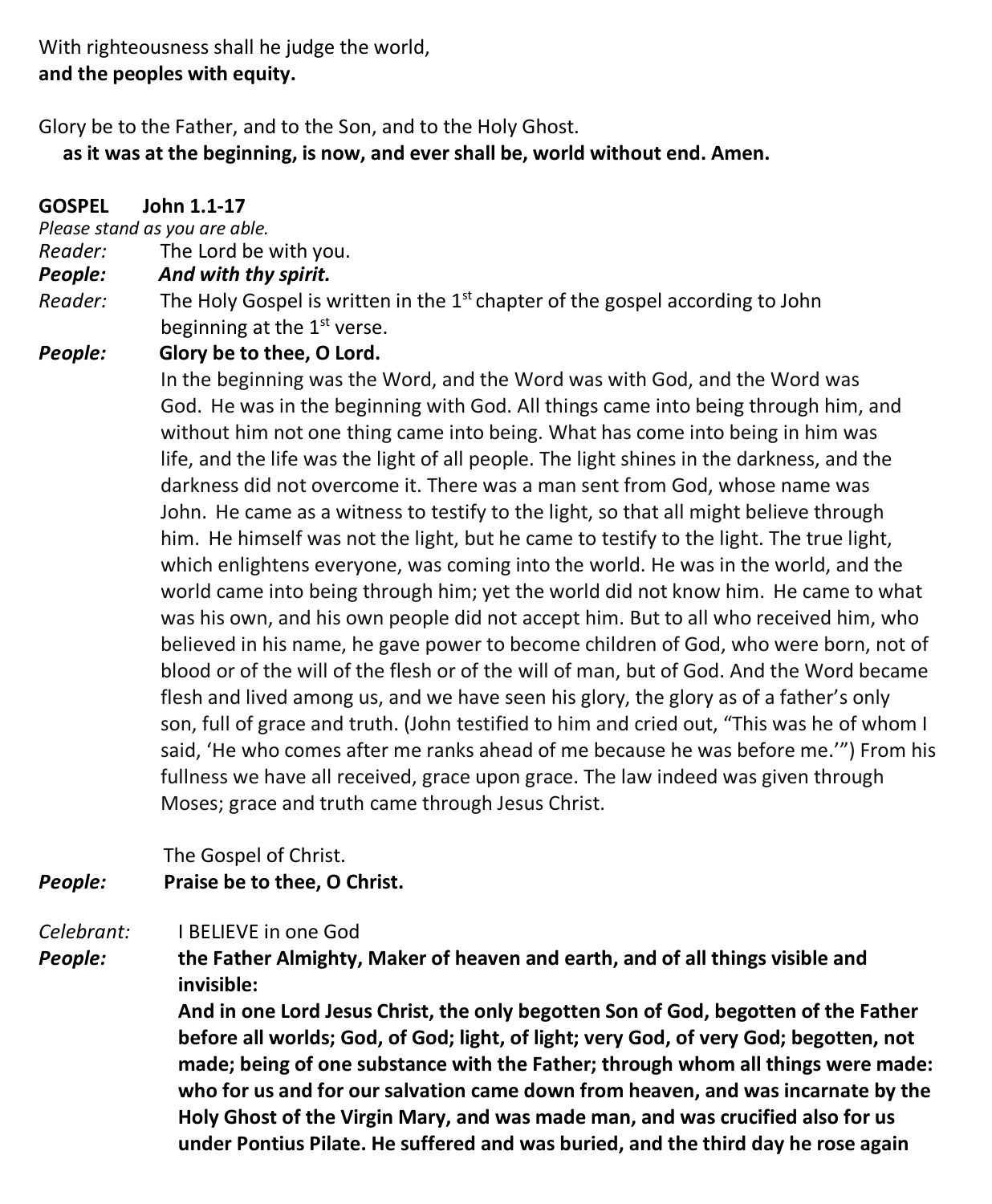**according to the Scriptures, and ascended into heaven, and sitteth on the right hand of the Father. And he shall come again with glory to judge both the quick and the dead: whose kingdom shall have no end.**

**And I believe in the Holy Ghost, the Lord, the Giver of life, who proceedeth from the Father and the Son, who with the Father and the Son together is worshipped and glorified, who spake by the prophets. And I believe one, holy, catholic, and apostolic church. I acknowledge one baptism for the remission of sins. And I look for the resurrection of the dead, and the life of the world to come. Amen.**

**SERMON** Reverend Canon Paul Walker

#### **PREPARATION OF THE GIFTS**

*Thank you for your continued financial support of the ministry of St. John's. You can give a financial gift to the glory of God through:*

- o *E-transfer to [treasurer.stjohnselora@gmail.com](mailto:treasurer.stjohnselora@gmail.com)*
- o *Online at [www.niagaraanglican.ca/donate](http://www.niagaraanglican.ca/donate) (identify "Elora - St. John's" as the parish)*
- o *In person through the mail slot of the door of the Parish Centre*
- o *Canada Post to St. John's Elora, [36 Henderson Street, Elora, ON, N0B](https://www.google.com/maps/search/36+Henderson+Street,+Elora,+ON,+N0B?entry=gmail&source=g) 1SO* o

*"Behold a virgin shall conceive and bear a Son, and shall call his name Emmanuel." (Isaiah 7.14)*

*The Quartet will sing a hymn during the Preparation of the Gifts.*

**HYMN** Quartet *Infant Holy, Infant Lowly*

#### **INTERCESSIONS**

*Kneel as you are able. Celebrant:* In joy and humility let us pray to the creator of the universe, saying, "Lord, grant us peace."

By the good news of our salvation brought to Mary by the angel, hear us, O Lord. **Lord, grant us peace.**

By the mystery of the Word made flesh, hear us, O Lord. **Lord, grant us peace.**

By the birth in time of the timeless Son of God, hear us, O Lord. **Lord, grant us peace.**

By the manifestation of the King of glory to the shepherds and magi, hear us, O Lord. **Lord, grant us peace.**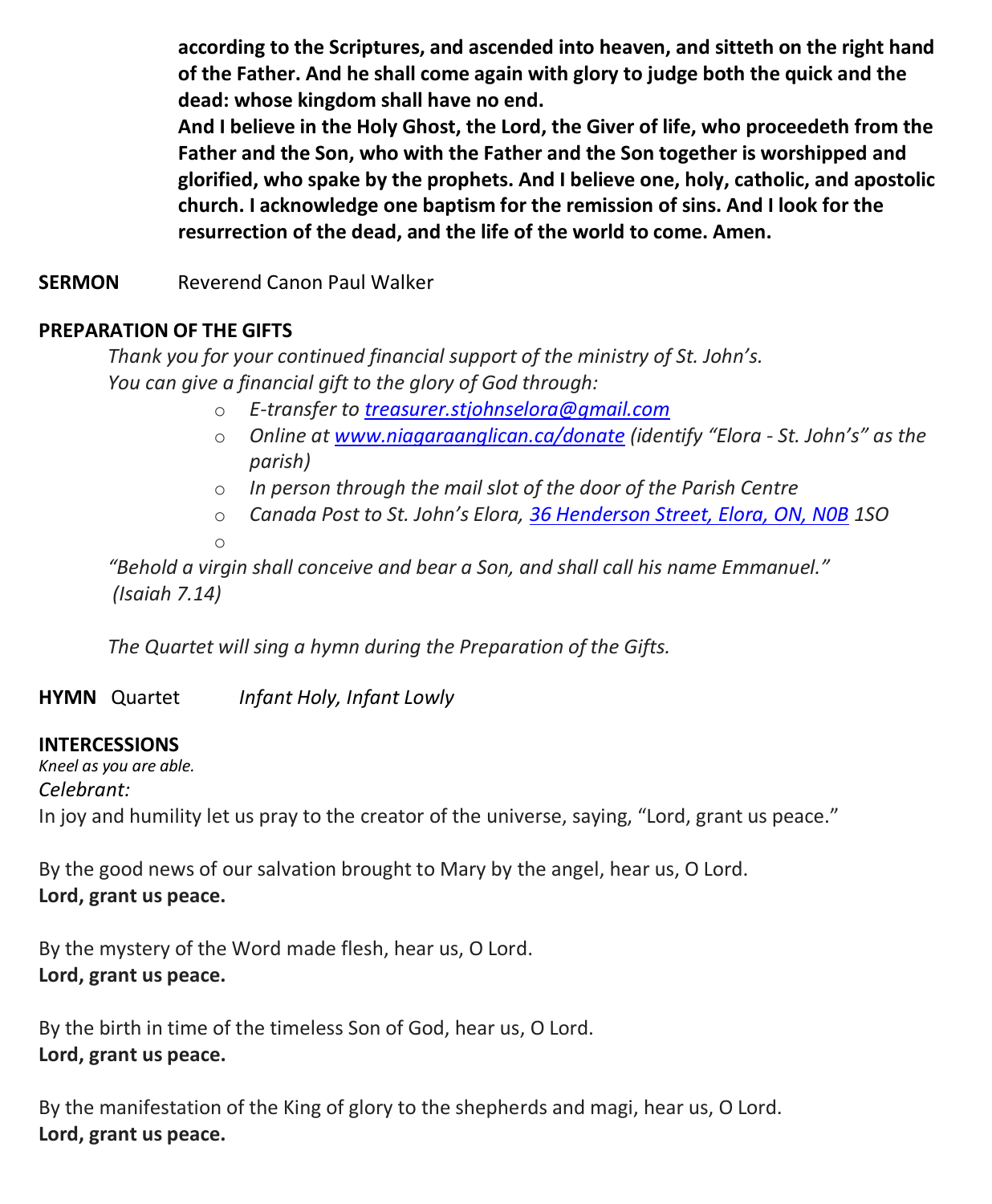By the submission of the maker of the world to Mary and Joseph of Nazareth, hear us, O Lord. **Lord, grant us peace.**

By the baptism of the Son of God in the river Jordan, hear us, O Lord. **Lord, grant us peace.**

We uphold all those in need this night/morning because of illness, trouble, or distress...... For those who have died……. May they be received into the fullness of thy presence; For those who mourn; may they be comforted; hear us, O Lord. **Lord, grant us peace.**

Grant that the kingdoms of this world may become the kingdom of our Lord and Saviour Jesus Christ; hear us, O Lord.

**Lord, grant us peace.**

#### **CONFESSION AND ABSOLUTION**

- *Leader:* YE that do truly and earnestly repent you of your sins, and are in love and charity with your neighbours, and intend to lead the new life, following the commandments of God, and walking from henceforth in his holy ways: draw near with faith, and take this holy sacrament to your comfort; and make your humble confession to Almighty God.
- *Celebrant:* ALMIGHTY God,
- *All:* **Father of our Lord Jesus Christ, maker of all things, judge of all people: we acknowledge and confess our manifold sins and wickedness, which we from time to time most grievously have committed, by thought, word, and deed, against thy divine majesty. We do earnestly repent, and are heartily sorry for these our misdoings. Have mercy upon us, most merciful Father; for thy Son our Lord Jesus Christ's sake, forgive us all that is past; and grant that we may ever hereafter serve and please thee in newness of life, to the honour and glory of thy Name; through Jesus Christ our Lord. Amen.**
- *Celebrant:* ALMIGHTY God, our heavenly Father, who of his great mercy hath promised forgiveness of sins to all them that with hearty repentance and true faith turn unto him: have mercy upon you; pardon and deliver you from all your sins; confirm and strengthen you in all goodness; and bring you to everlasting life; through Jesus Christ our Lord.
- *All:* **Amen.**
- Leader: Hear what comfortable words our Saviour Christ saith unto all that truly turn to him: Come unto me all that labour and are heavy laden, and I will refresh you. - *Matthew 11:28* God so loved the world, that he gave his only begotten Son, to the end that all that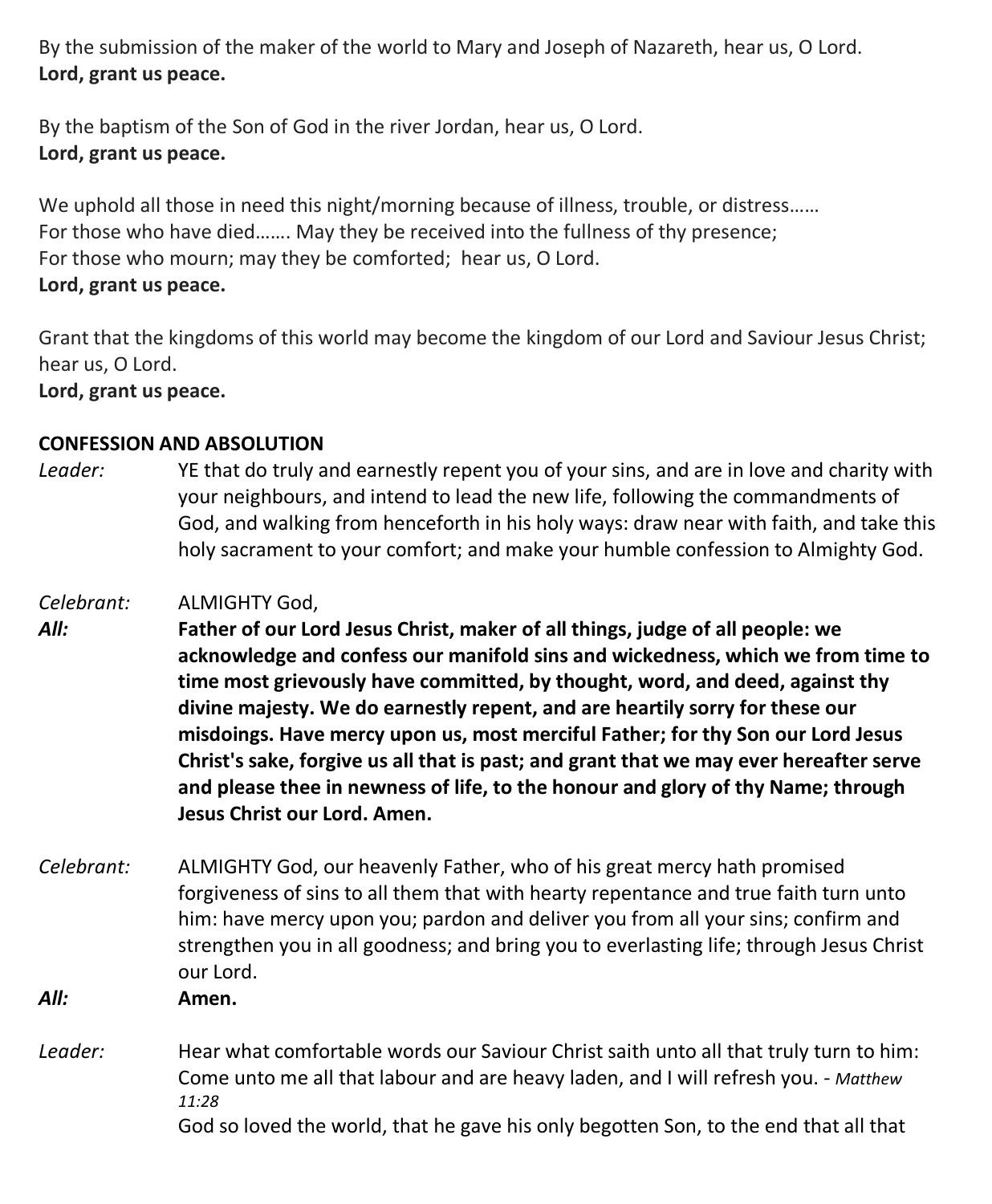believe in him should not perish, but have eternal life. - *John 3:16.* Hear also what Saint Paul saith: This is a true saying, and worthy of all to be received, that Christ Jesus came into the world to save sinners. - *1 Timothy 1:15.* Hear also what Saint John saith. If any one sin, we have an Advocate with the Father, Jesus Christ the righteous; and he is the propitiation for our sins. - *1 St John 2:1, 2*.

#### **THANKSGIVING AND CONSECRATION**

*Quartet stands*

- *Celebrant:* The Lord be with you;
- *Quartet:* And with thy spirit.
- Celebrant: Lift up your hearts;
- *Quartet:* We lift them up unto the Lord.
- *Celebrant:* Let us give thanks unto our Lord God;
- Quartet: It is meet and right so to do.
- *Celebrant:* It is very meet, right, and our bounden duty, that we should at all times, and in all places, give thanks unto thee, O Lord, Holy Father, Almighty, Everlasting God, Creator and Preserver of all things.

Because thou didst give Jesus Christ thine only Son to be born on this night for us; who, by the operation of the Holy Spirit, was made fully human of the substance of the Virgin Mary his mother; and that without spot of sin to make us clean from all sin. Therefore with angels and archangels, and with all the company of heaven, we laud and magnify thy glorious Name; evermore praising thee and saying:

*Quartet* Holy, Holy, Holy, Lord God of hosts, heaven and earth are full of thy glory. Glory be to thee, O Lord Most High. Blessed is he who cometh in the name of the Lord, Hosanna in the Highest.

#### **PRAYER OF CONSECRATION**

*Celebrant*: BLESSING and glory and thanksgiving be unto thee Almighty God, our heavenly Father, who of thy tender mercy didst give thine only Son Jesus Christ to take our nature upon him, and to suffer death upon the Cross for our redemption; who made there, by his one oblation of himself once offered, a full, perfect, and sufficient sacrifice, oblation, and satisfaction, for the sins of the whole world; and did institute, and in his holy Gospel command us to continue, a perpetual memorial of that his precious death, until his coming again.

Hear us, O merciful Father, we most humbly beseech thee; and grant that we receiving these thy creatures of bread and wine, according to thy Son our Saviour Jesus Christ's holy institution, in remembrance of his death and passion, may be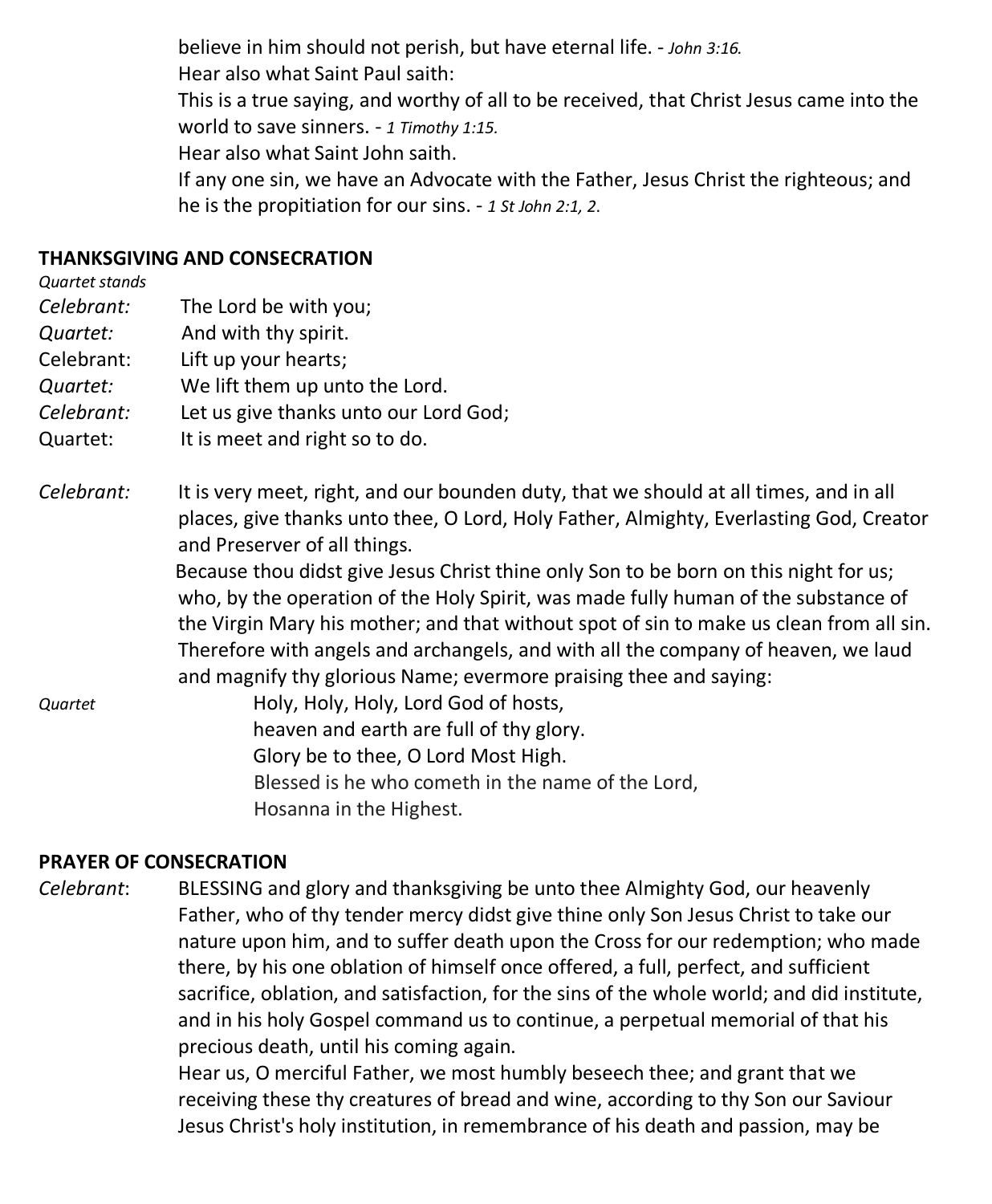partakers of his most blessed Body and Blood; who, in the same night that he was betrayed, took Bread; and, when he had given thanks, he brake it; and gave it to his disciples, saying, Take, eat; this is my Body which is given for you: Do this in remembrance of me.

Likewise after supper he took the Cup; and, when he had given thanks, he gave it to them, saying, Drink ye all, of this; for this is my Blood of the new Covenant, which is shed for you and for many for the remission of sins: Do this, as oft as ye shall drink it, in remembrance of me.

*All:* **Amen.**

### *Celebrant:* The peace of the Lord be always with you;

*All:* **And with thy Spirit.**

*All:* **WE do not presume to come to this thy Table, O merciful Lord, Trusting in our own righteousness, but in thy manifold and great mercies. We are not worthy so much as to gather up the crumbs under thy table. But thou art the same Lord, whose property is always to have mercy: grant us therefore, gracious Lord, so to eat the flesh of thy dear Son Jesus Christ, that our sinful bodies may be made clean by his body, and our souls washed through his most precious blood, and that we may evermore dwell in him, and he in us. Amen.**

*Be seated.*

**Quartet** O Lamb of God, that takest away the sin of the word; have mercy upon us. O Lamb of God, that takest away the sin of the word; have mercy upon us. O Lamb of God, that takest away the sin of the word; grant us thy peace.

#### **Administration of Communion**

 *The sacrament is offered in one kind only. The Celebrant partakes of the chalice on behalf of the entire community, gathered in person and online.* 

**Anthem** *(Quartet)* Silent Night

#### **PRAYERS AFTER COMMUNION**

*Kneel as you are able.*

*Celebrant:* Let us pray. OUR Father

*All:* **who art in heaven, hallowed be thy name, thy kingdom come, thy will be done, on earth as it is in heaven. Give us this day our daily bread; and forgive us our trespasses, as we forgive them that trespass against us; and lead us not into temptation, but deliver us from evil. For thine is the kingdom, the power, and the glory, for ever and ever. Amen.**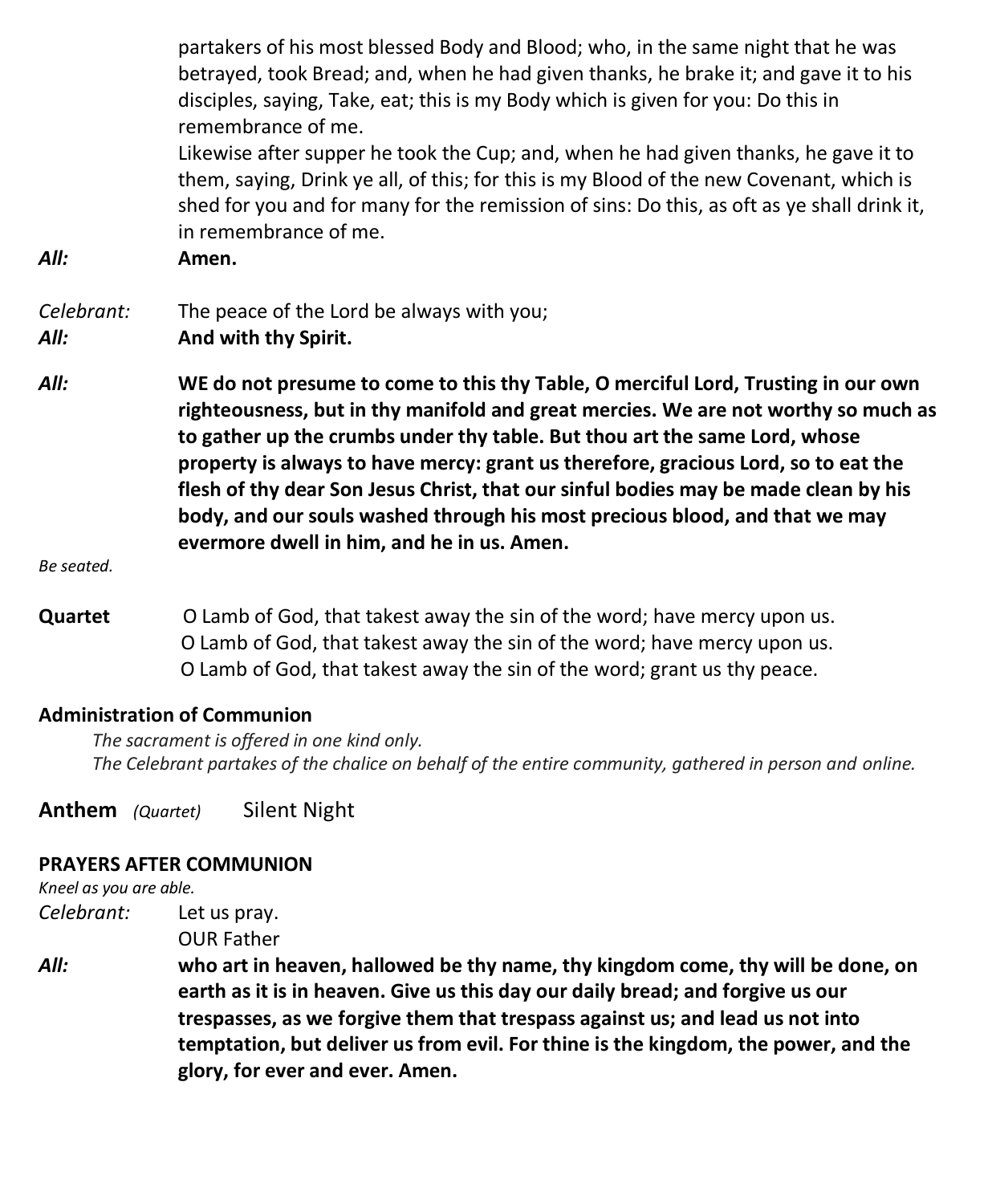- *Celebrant:* Almighty and everliving God, we most heartily thank thee that thou dost graciously feed us, in these holy mysteries, with the spiritual food of the most precious body and blood of thy Son our saviour Jesus Christ; assuring us thereby of thy favour and goodness towards us; and that we are living members of his mystical body, which is the blessed company of all faithful people; and are also heirs through hope of thy everlasting kingdom.
- *All:* **And here we offer and present unto thee, O Lord, ourselves, our souls and bodies, to be a reasonable, holy, and living sacrifice unto thee. And although we are unworthy, yet we beseech thee to accept this our bounden duty and service, not weighing our merits, but pardoning our offences; through Jesus Christ our Lord, to whom, with thee and the Holy Ghost, be all honour and glory, world without end. Amen.**

**BLESSING**

**The First Noel**

**POSTLUDE** Une Vierge Pucelle **Network Contract Contract Contract Contract Contract Contract Contract Contract Contract Contract Contract Contract Contract Contract Contract Contract Contract Contract Contract Contract Con**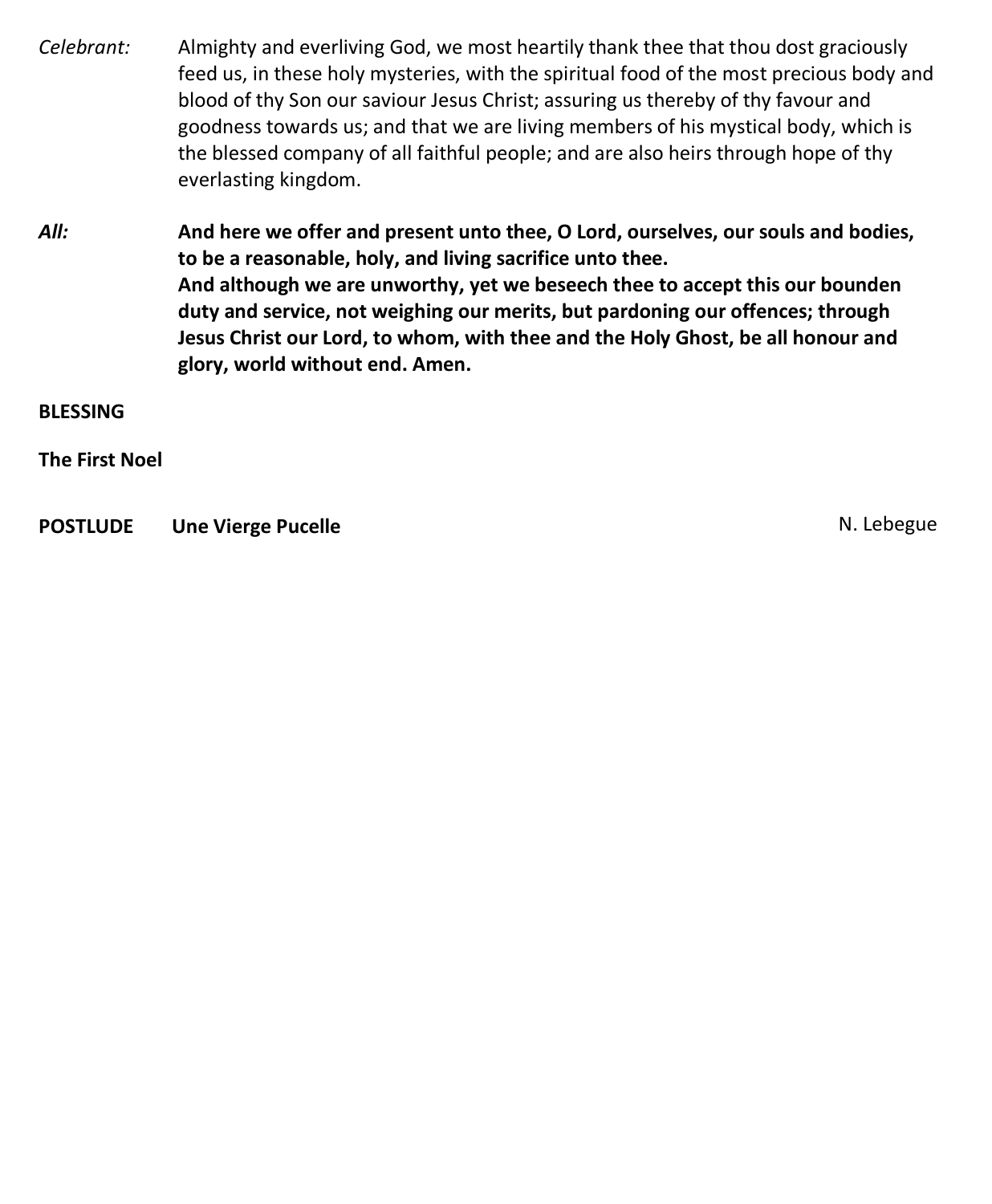

*The Christmas flowers are given to th[e Glory of God](https://creativecommons.org/licenses/by-nc-nd/3.0/) and in loving memory of*

*My parents, Rita and Arthur Doraty the gift of Maureen McIntyre My parents Joan and Alexander Douglas and my granddaughter Amaya Charlotte Chapman. Mary and Norman Coultes, Ronald Watkins, Ken Coultes Pam Walker and John Walker the gift of Paul Walker David Rogers the gift of his family Loved ones the gift of Gwyneth Watkins Stuart and Catherine Sheppard, Rita Houston Ann Ableson Carotte and Peggy Oxley the gift of family*

*Teresa Horrigan, mother of Colleen Murray Sheila Murray, mother of Rod Murray John Murray, father of Rod Murray David Watkins, husband of Barbara Watkins Peggy Robertson, mother of Catherine Robertson Ruth Morris Irene Nudyk*

*Eric Hilborn the gift of his loving wife, Denise and family the gift of Susan Adams*

*the gift of Linda Coultes*

*Dr. William B. Ellis and family the gift of Patricia, Sarah, Ben and family the gift of Chris and Jeannie Houston*

Organist: Jurgen Petrenko

Rector: The Rev'd Paul J. Walker [rector.stjohnselora@gmail.com](mailto:rector.stjohnselora@gmail.com) Curate: The Rev'd Judy Steers [curate.stjohnselora@gmail.com](mailto:curate.stjohnselora@gmail.com) Director of Music: John Wiens [music.stjohnselora@gmail.com](mailto:music.stjohnselora@gmail.com)

You can call any one of us at 519-846-5911.

Quartet Audrey Coates, Heather Fleming, Michael Cressman, Lanny Fleming Video Technicians Rod Murray, Steve Hornett, Gerry Hill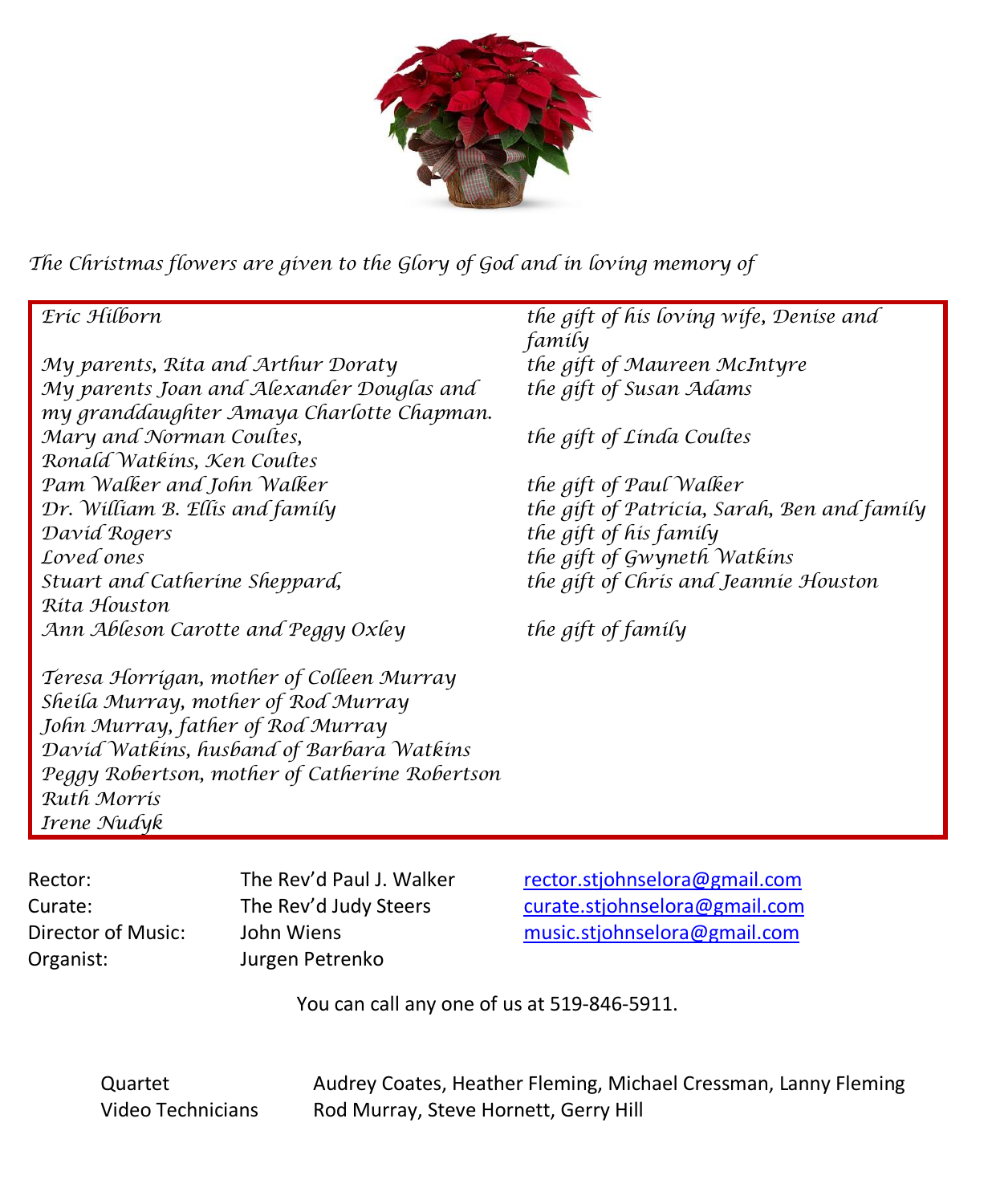*May you and your loved ones be given the strength and perseverance to keep safe, connected, and grounded in your faith.*

*May you know the peace of the Christ child during the Christmas season and throughout the new year.*

*Thank you for your commitment to St. John's, and for all who participate to create these liturgies that are provided for you at home.*

*If there is anything further we can do to support you spiritually or pastorally, please contact one of the clergy.*